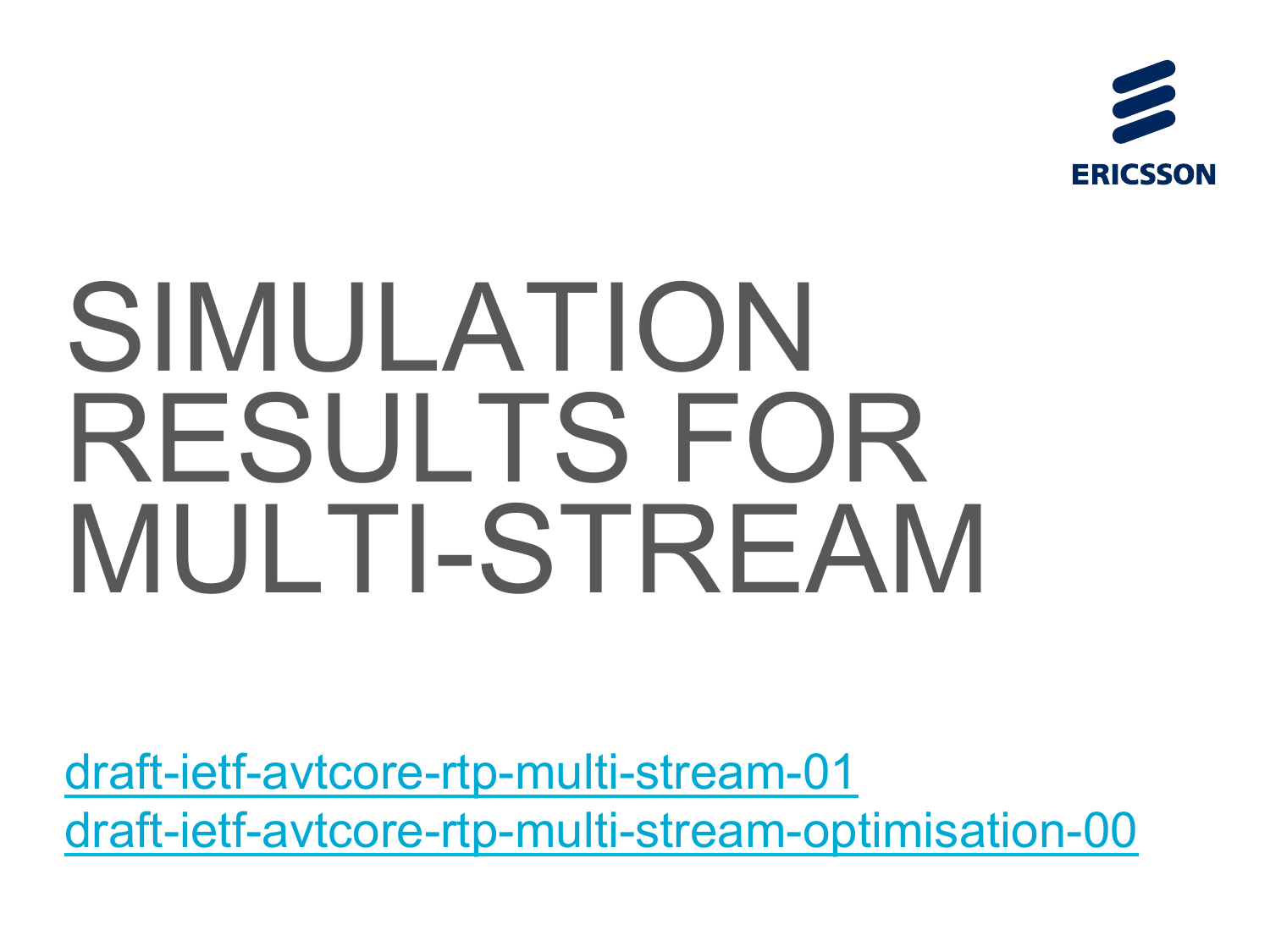## Overview



- **Current Status**
- **> Simulation Purposes**
- > SSRC Report Aggregation Issue
- > Report Group Extension performance gains
	- -RTCWEB use case
	- -Selective Forwarding Middlebox use case
- **Next Steps**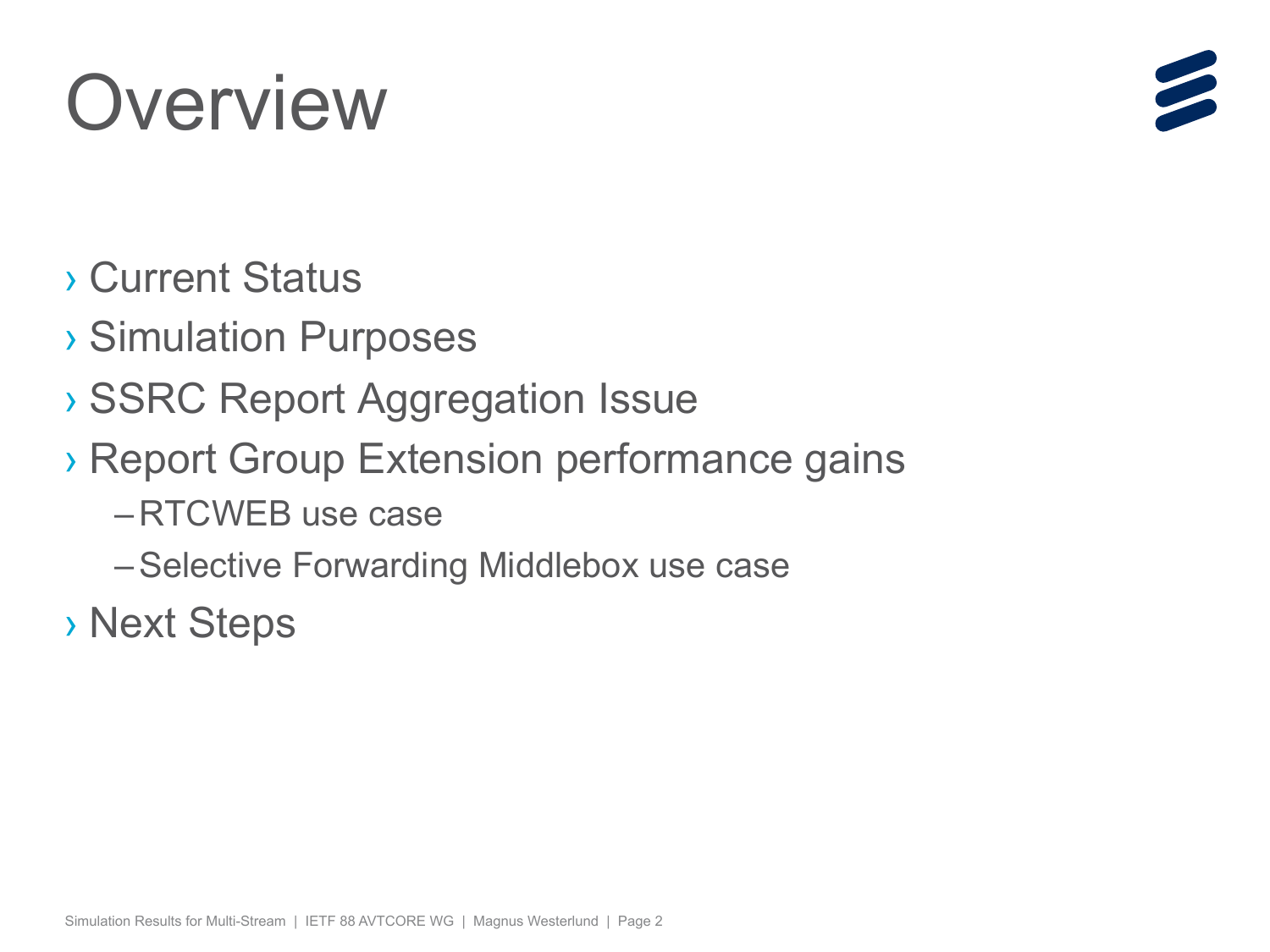## **Current Status**



> Neither drafts was updated before this meeting

> draft-ietf-avtcore-rtp-multi-stream-01 Issues:

- -How does the RTCP Scheduler work when aggregating
- -How does one calculate avg\_rtcp\_size when aggregating
- -Need for unicast session joiners use of no initial delay

> draft-ietf-avtcore-rtp-multi-stream-optimisation-00

- -Missing Signaling Specification
- -Security Considerations needs extended
- > Both Drafts will benefit from further editing
- > However, focus on first resolving open issues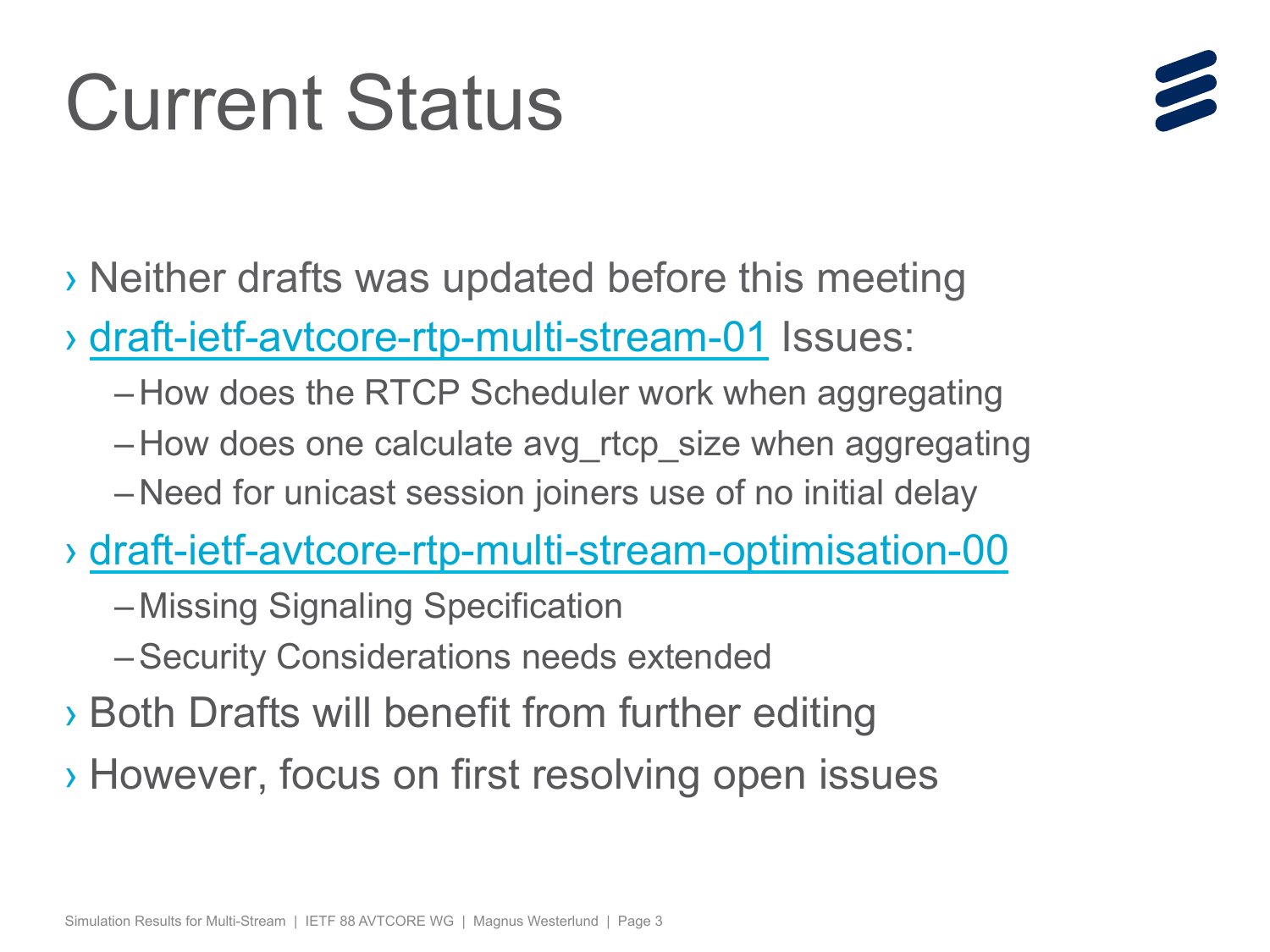## **Simulation Purpose**



- > Determine size of issue with SSRC aggregation
- > Enable trying out proposals to fix issues
- > Verifying that what we write works as intended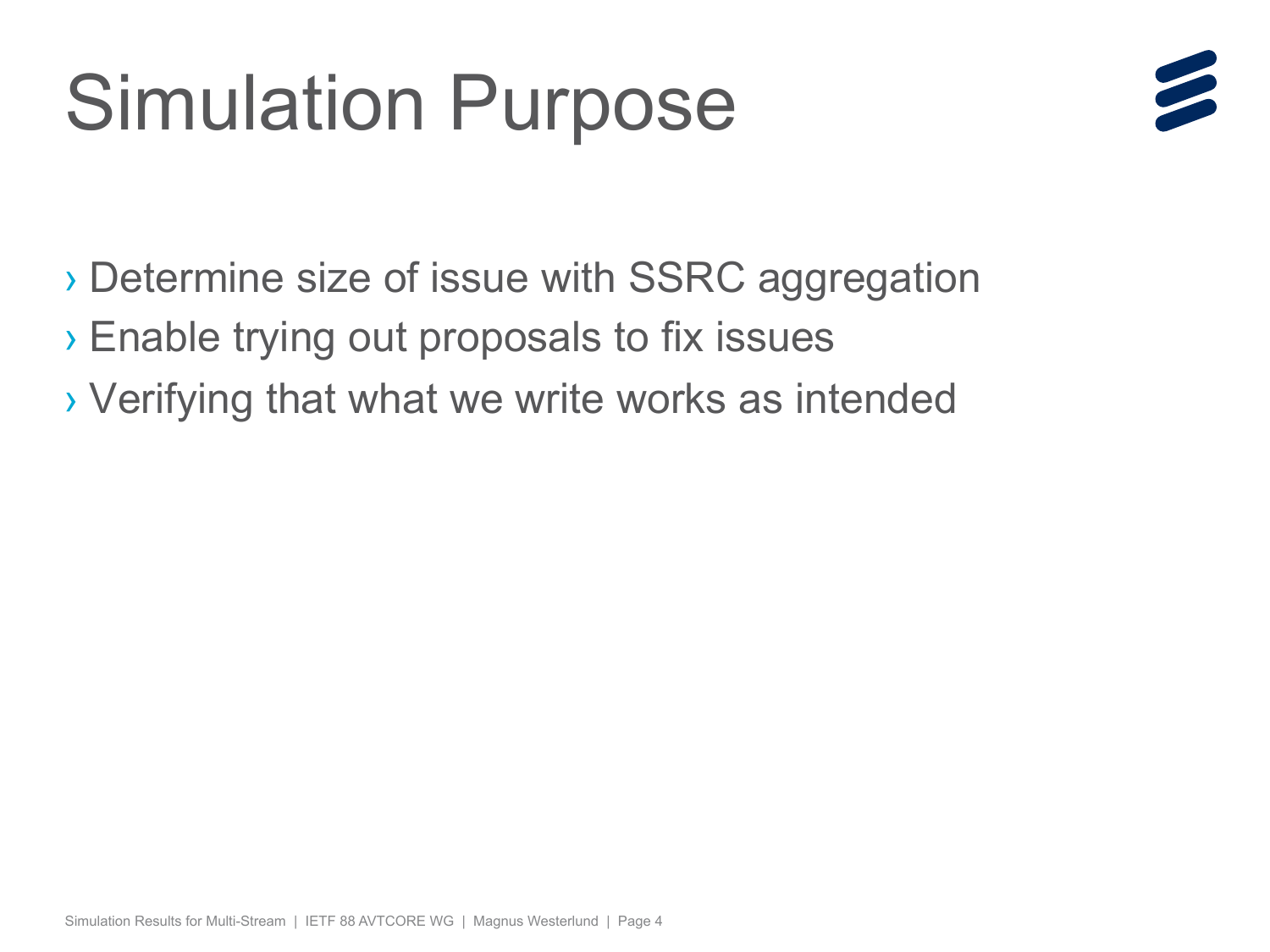# **SSRC Aggregation**



- > Simulating what happens when an end-point performs **SSRC RTCP Report aggregation**
- > Implementation does the following:
	- -Schedule all SSRCs
	- -When a SSRC is scheduled for transmission
	- Fill compound packet with the triggered SSRC's:
		- RTCP SR/RR
		- SDES CNAME
		- $\rightarrow$  Plus as many of the nearest scheduled SSRCs reports that fit in **MTU**
	- -Send Packet
	- -Reschedule all of the sent SSRCs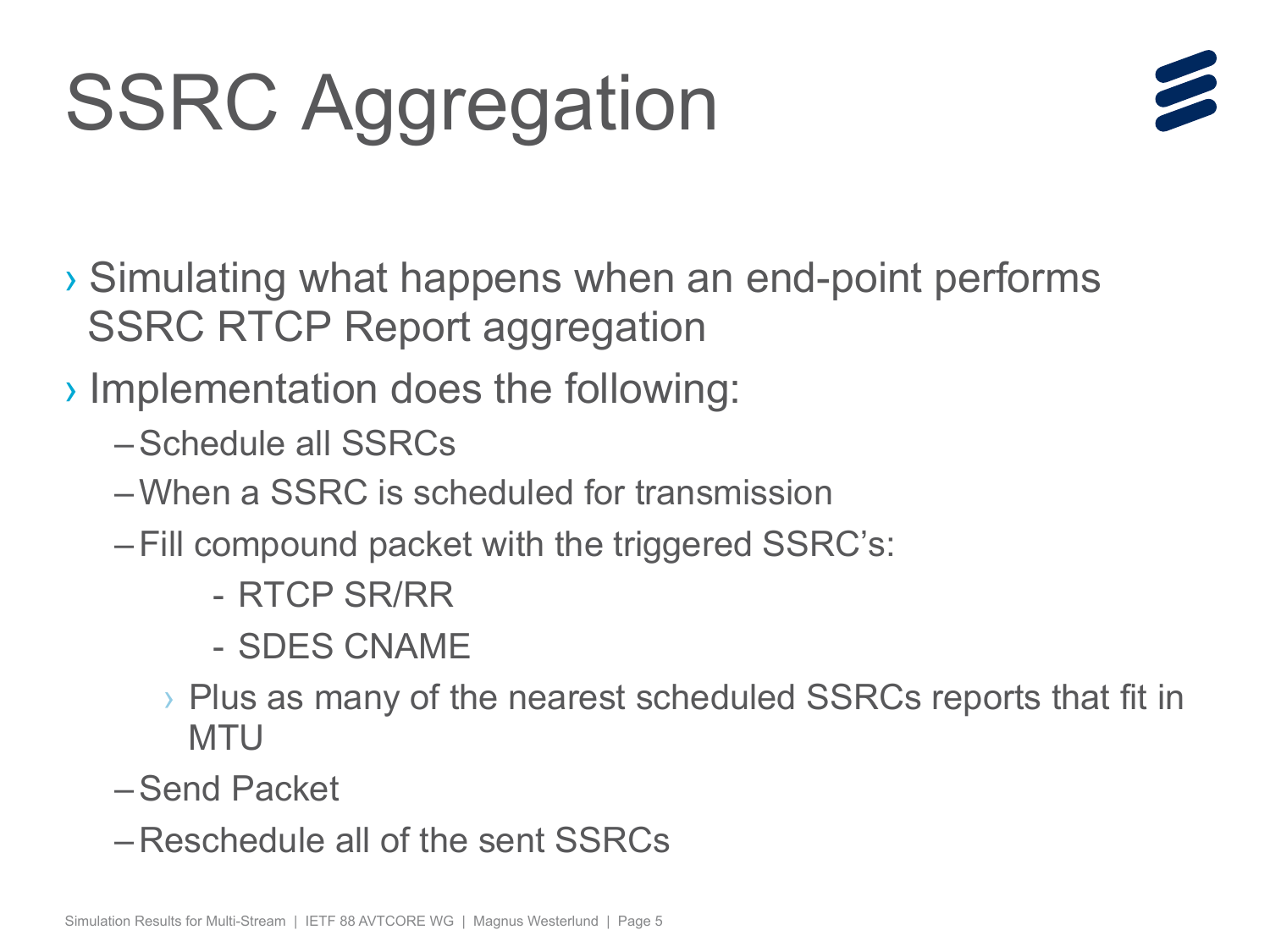# **SSRC Aggregation**



> Simulation case RTC:

-Two endpoints

-Each endpoint has 4 SSRC, all four active senders

 $\rightarrow$  Members = 8

 $\rightarrow$  Senders = 8

 $-$ RTCP bandwidth

RS: 10 kbps

RR: 15 kbps

-Regular AVPF

 $\rightarrow$  T RR INT = 0

- > Include Full Cross Reporting
	- Each SSRC reports on the other 7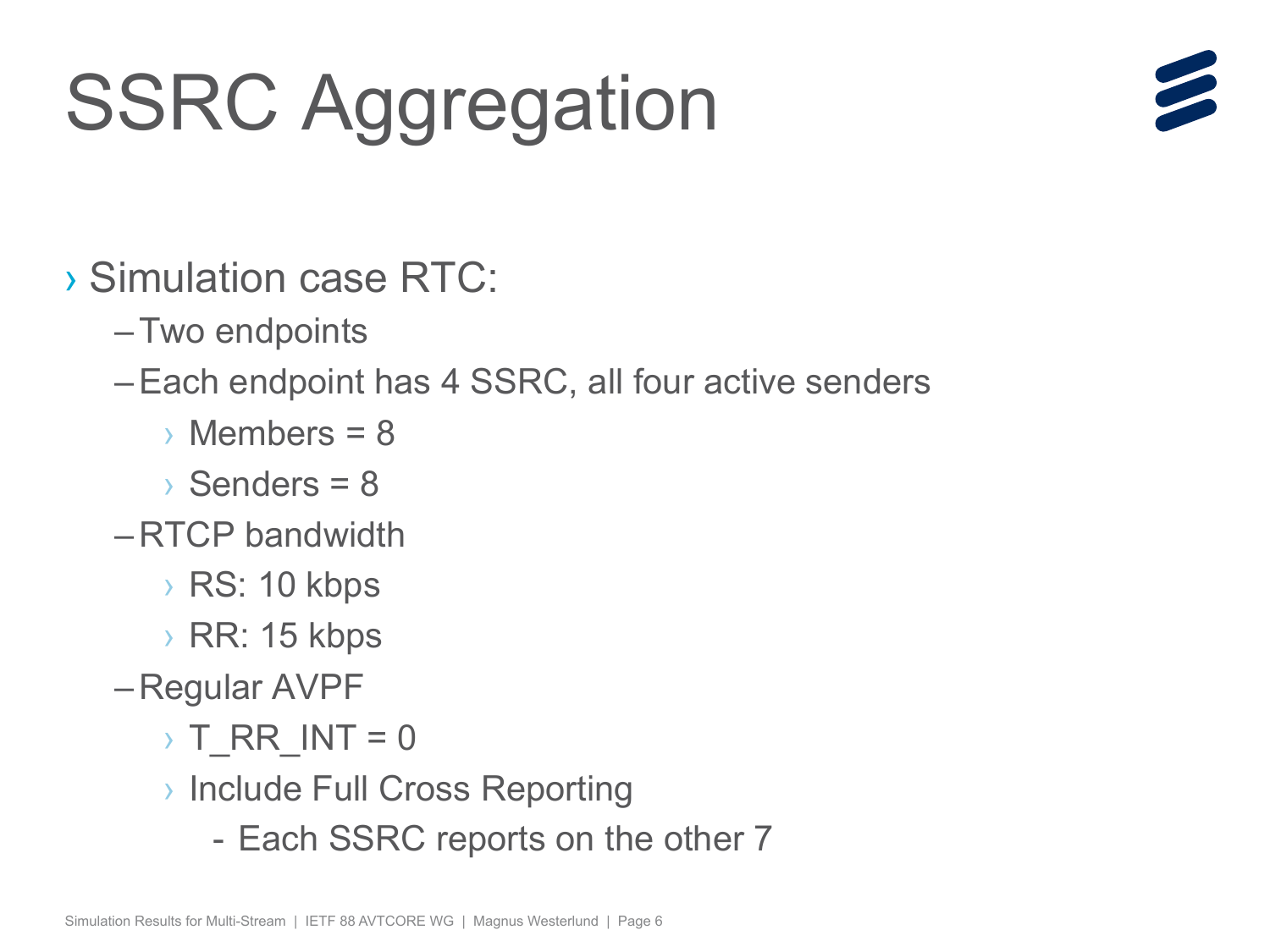### SSRC AGGREGATION RTCP Transmission Interval Distribution



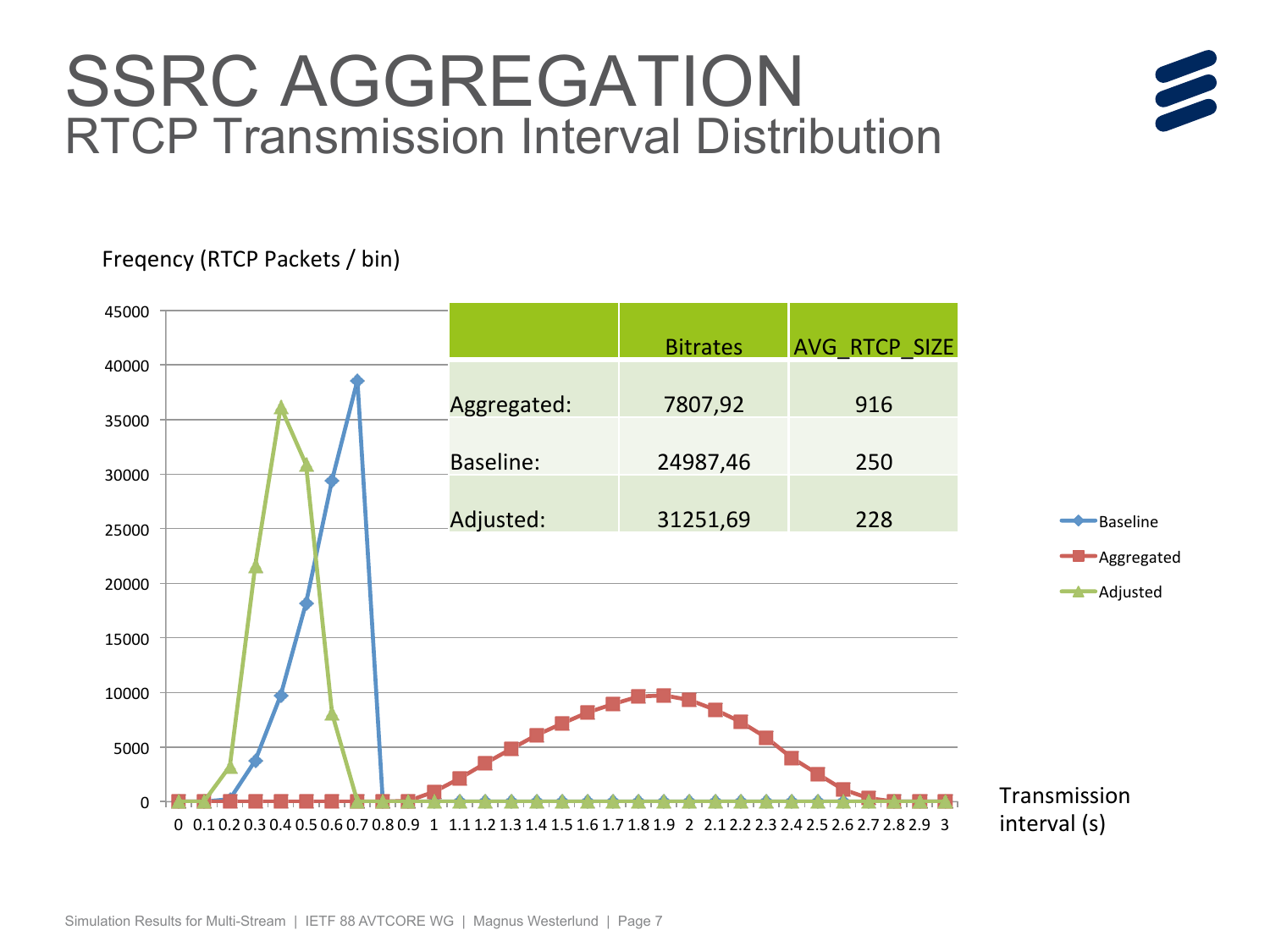#### -Appears to be due to scheduling implementation

> The issue really exists:

> Picks the best out of the SSRCs (4) being aggregated

-Implementation of scheduling changes the interval distribution

> Using the basic idea and scaling AVG RTCP SIZE with

> Need to figure out better compensation / scheduling

#### Simulation Results for Multi-Stream | IETF 88 AVTCORE WG | Magnus Westerlund | Page 8

> The documented issue for SSRC aggregation in draft-ietf-avtcore-rtp-multi-stream-01:

-RTCP transmission interval significantly increased

 $-$  Overshoots the RTCP bandwidth significantly (25%)

number of reporting SSRCs per packet

# Conclusions

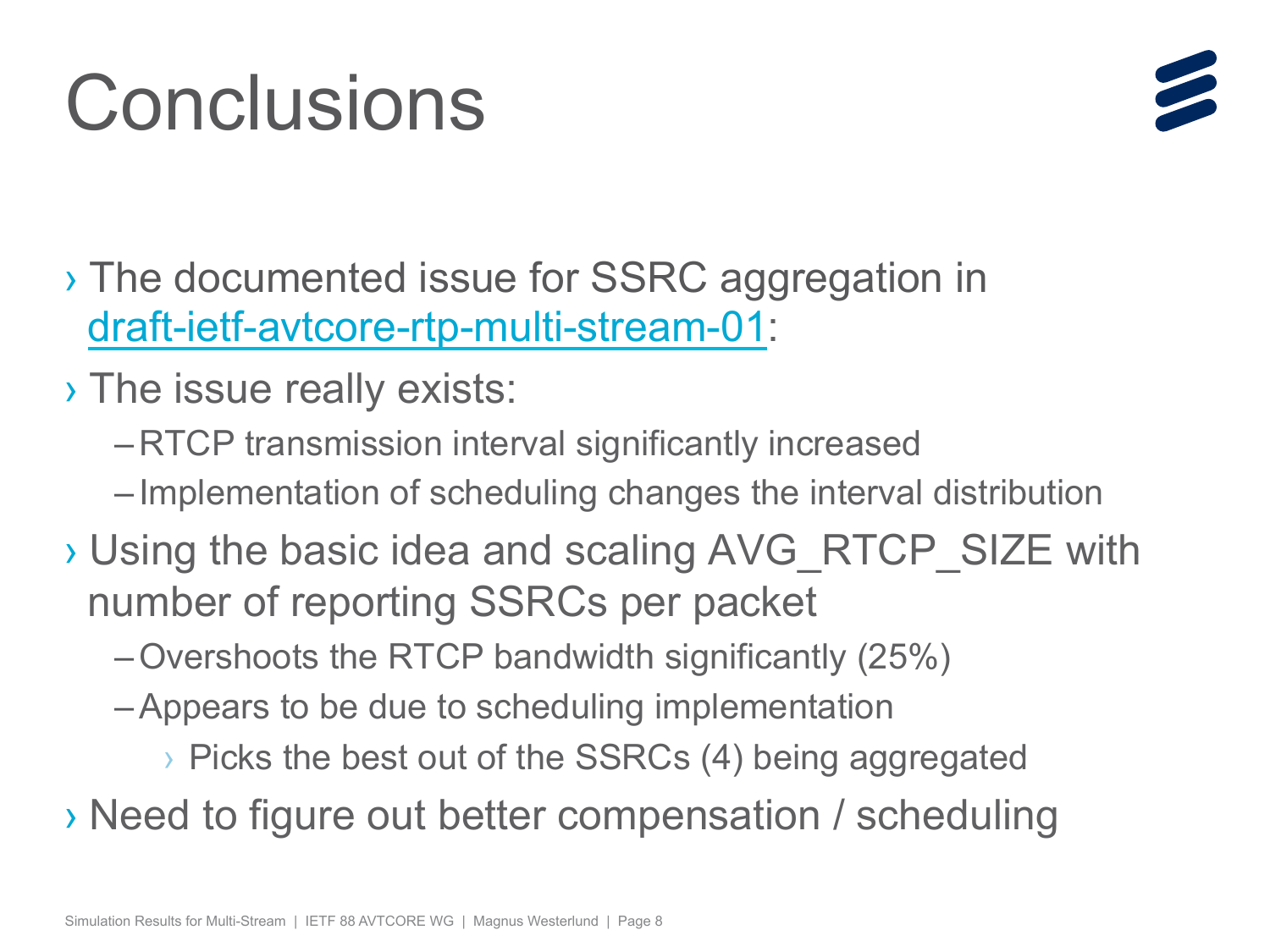# **Report Grouping**



Implements the report group extensions from

-draft-ietf-avtcore-rtp-multi-stream-optimisation-00

> Active Reporter:

- -Reports on remote SSRCs, not any within the same report group
- -Includes an extra Source Description item with report group
- -Will be multiple ones if SSRC to report are more than 31
- **> Non Reporter** 
	- -Only sends regular SR or RR without any report blocks
	- -Extra Reporter Sources RTCP Packet (4+4\*Reporters bytes)
	- -These simulations are done without SSRC aggregation
- > Simulated Two different Use Cases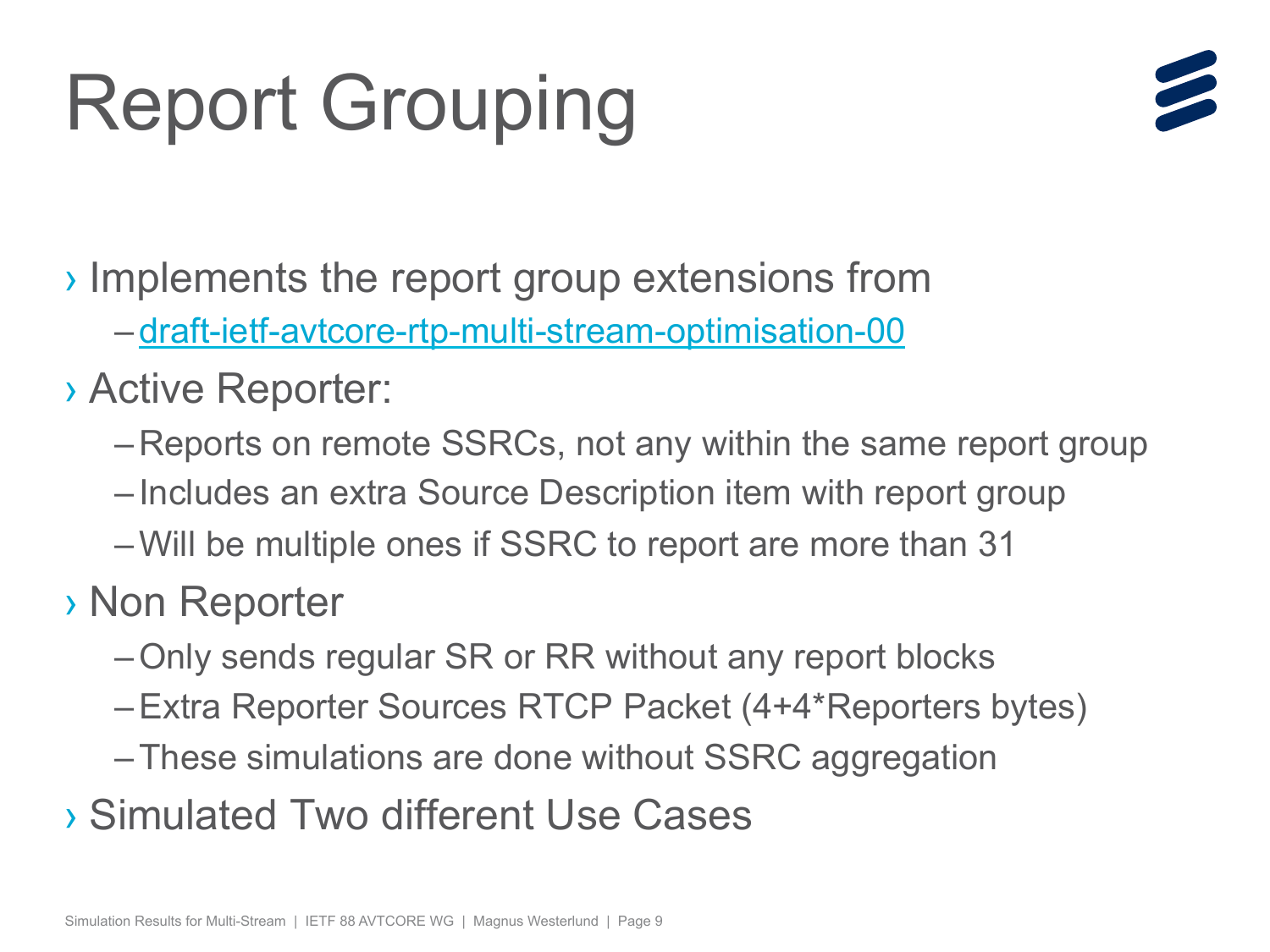# Report Grouping:<br>RTC CASE



- > Simulation case RTC:
	- -Two endpoints
	- -Each endpoint has 4 SSRC, all four active senders
		- $\rightarrow$  Members = 8
		- $\rightarrow$  Senders = 8
	- $-$ RTCP bandwidth
		- RS: 10 kbps
		- RR: 15 kbps
	- -Regular Reporting in AVPF
		- $\rightarrow$  T RR INT = 0
	- -Baseline:
		- > Include Full Cross Reporting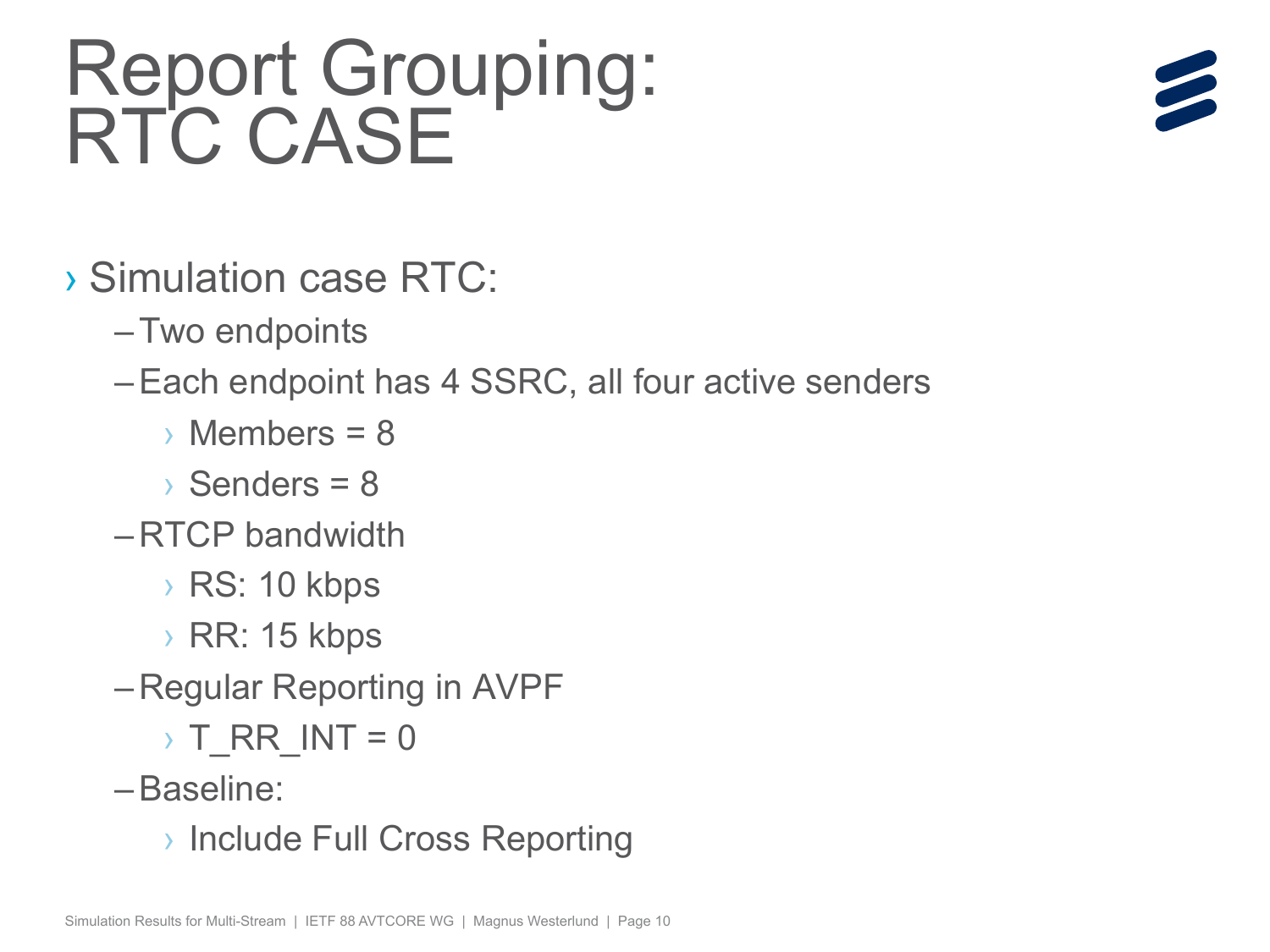## RTC Use case Results RTCP Transmission Interval

Frequency (RTCP Packets / bin)

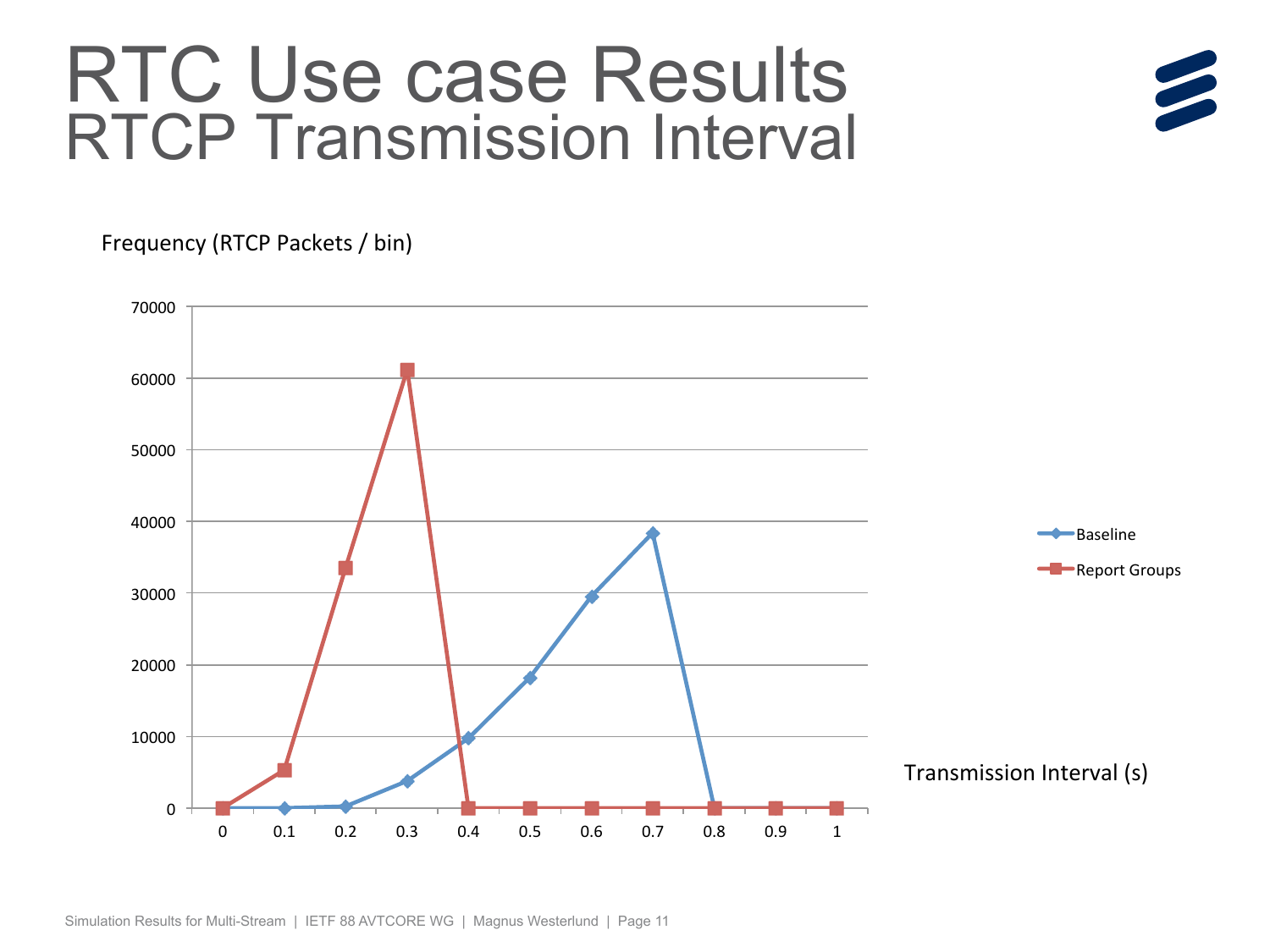## **RTC Use case Results Packet Size Distribution**



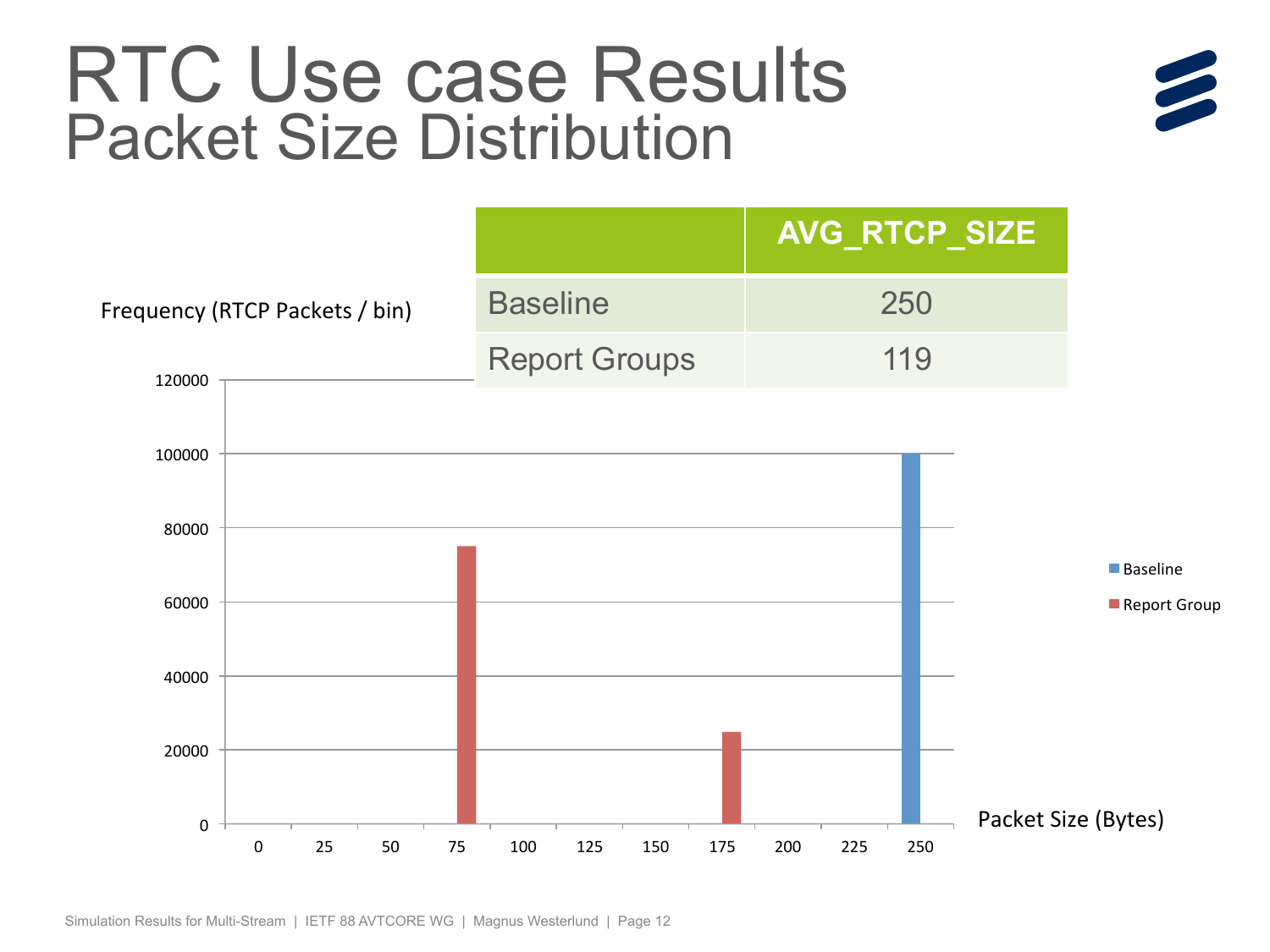# Selective Forwarding<br>MiddleBOX Use CASE



- > Simulation case SFM:
	- -Two endpoints
	- -Endpoint 1:
		- > Total SSRCs: 80
		- > Sending SSRCs: 20
	- -Endpoint 2:
		- > Total SSRCs: 120
		- > Sending SSRCs: 42
	- $-Members = 200$
	- $-$ Senders = 62
- $-$ RTCP bandwidth
	- ▶ RS: 75 kbps
	- RR: 50 kbps
- -Regular Reporting in AVPF
	- $T_R$ RR\_INT = 0
- -Baseline:
	- > Include Full Cross Reporting

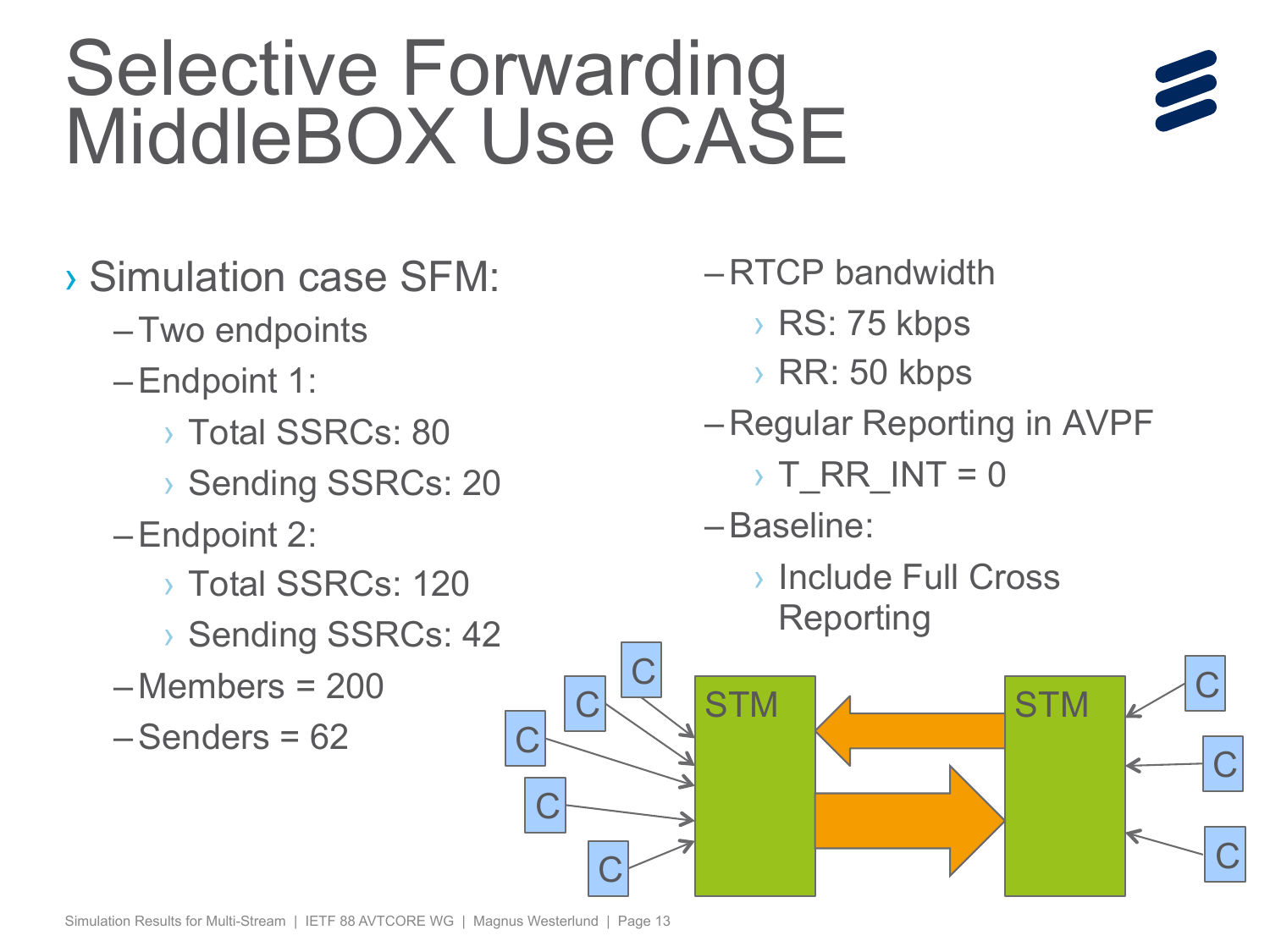## SFM Use case Results RTCP Transmission Interval

#### Frequency (RTCP Packets / bin)



 $\overline{\phantom{a}}$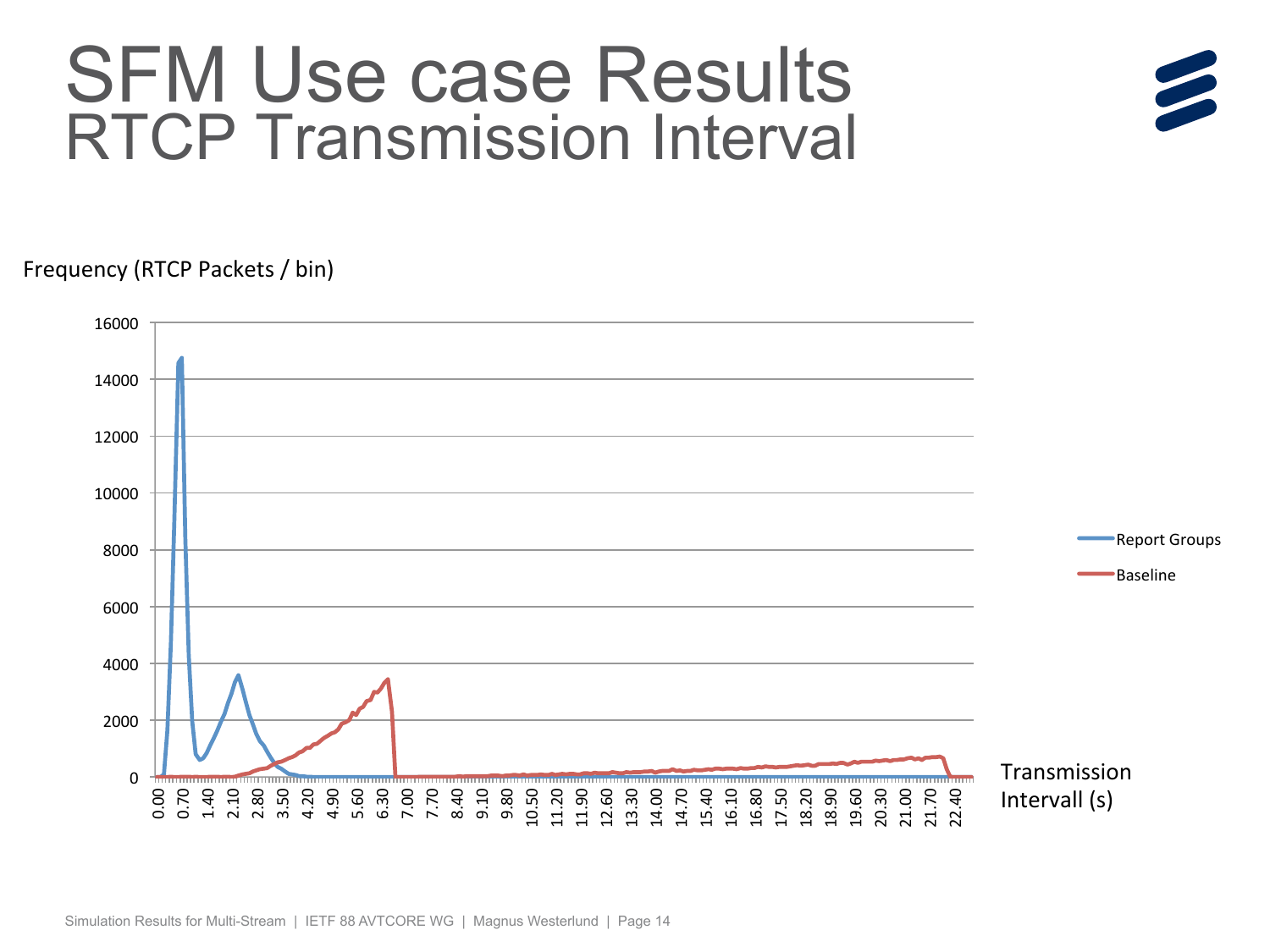## **SFM Use case Results Packet Size Distribution**



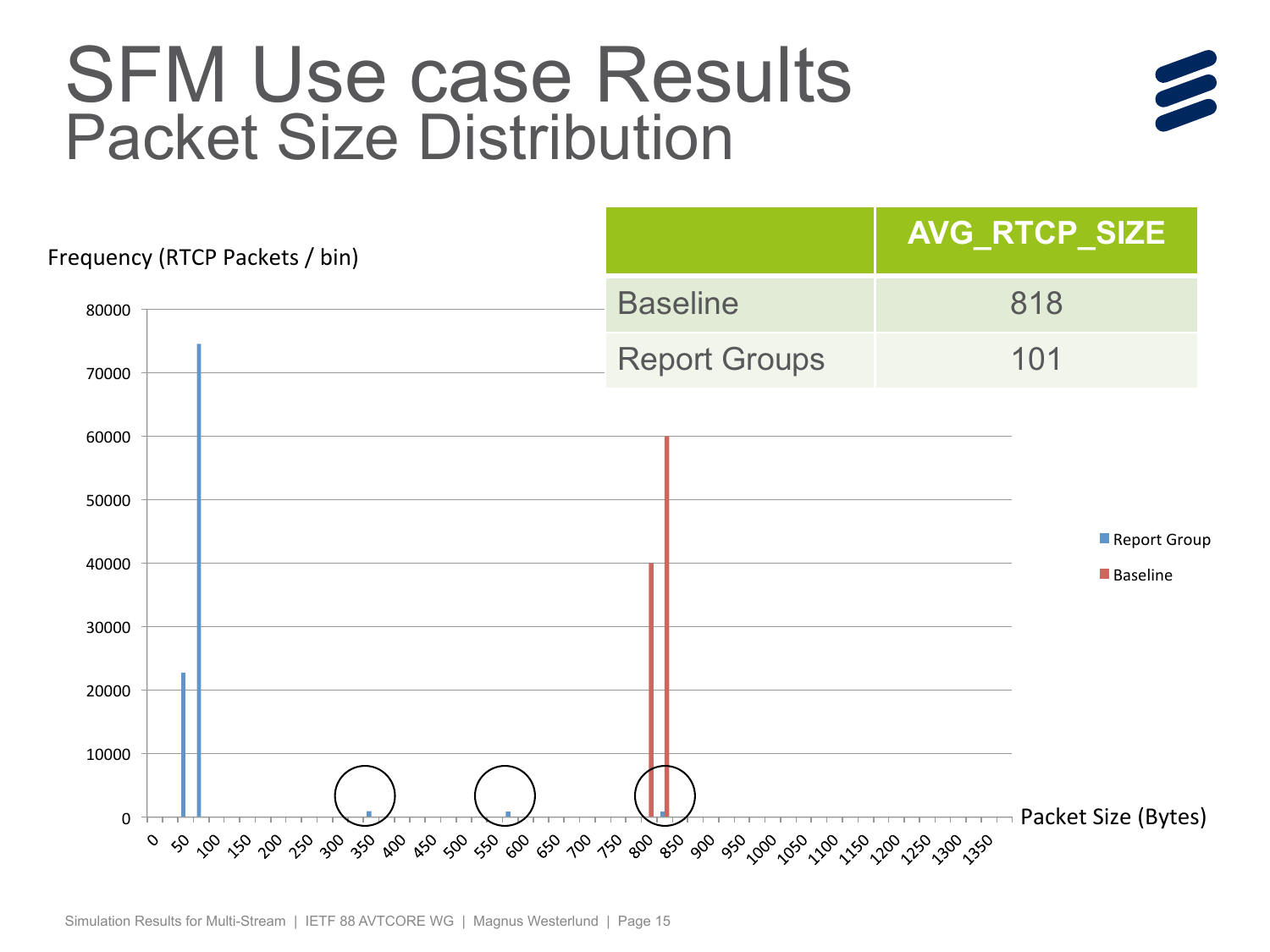## Conclusions



> Report Groups are as effective as we expected

- -Allows either
	- $\rightarrow$  More frequent reporting
	- $\rightarrow$  Reduced consumption for regular reporting
- > Significant improvements
	- Even in quite small sessions of the RTC use case
- > Gain should be even more with SSRC Aggregation